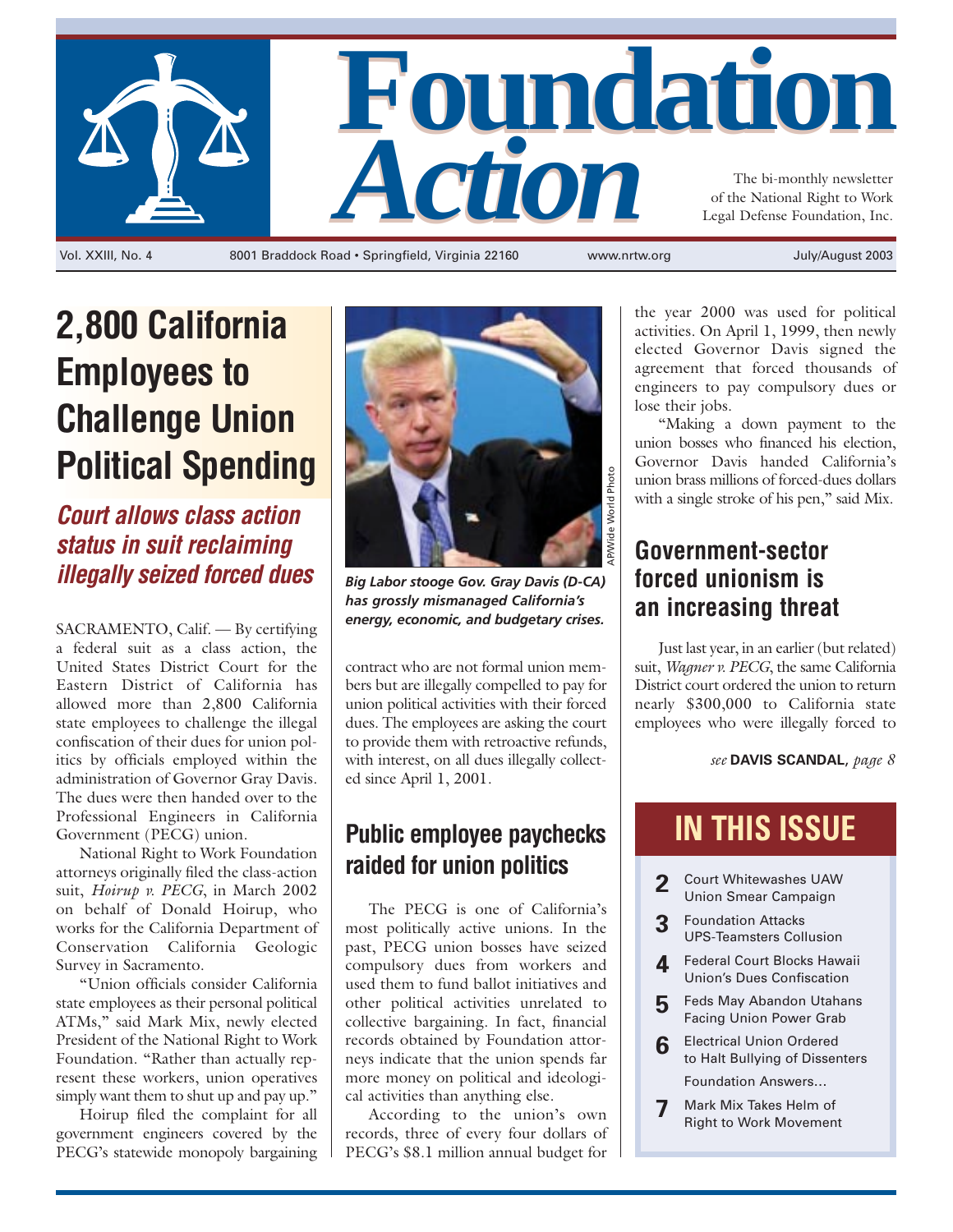## **Court Whitewashes UAW Union Smear Campaign**

*Union bosses vowed to penalize Saturn workers in retaliation for resigning*

CINCINNATI, Ohio — In what Foundation attorneys consider a legally flawed ruling, the U.S. Sixth Circuit Court of Appeals upheld the right of the United Auto Workers (UAW) union hierarchy to wage a vicious public humiliation campaign against non-union workers at Saturn's Spring Hill, Tennessee plant who choose to resign from union membership.

In 1997, National Right to Work Foundation attorneys filed unfair labor practice charges with the National Labor Relations Board (NLRB) on behalf of Saturn worker Earl R. Lee, against UAW Local 1853 officials. Lee and a group of fellow workers alleged that UAW union officials had been illegally penalizing, "restraining, and coercing" employees who have chosen to exercise their right to refrain from union affiliation.

"UAW union officials tried to make an example of Earl Lee so that all workers would think twice before defying their edicts," said Stefan Gleason, Vice President of the National Right to Work Foundation.

### **Saturn plant employees targeted for exercising Right to Work**

In addition to using the union's newsletter to smear workers like Lee who merely exercised their rights to refrain from union membership under Tennessee's highly popular Right to Work law, UAW local officials branded these workers with the title "dishonorably withdrawn." Moreover, UAW officials maintain a discriminatory policy that forces employees who resign to fork over all "back dues" if they ever choose to rejoin the union in the future—a policy which the Clinton-stacked NLRB approved.

In September 2002, Foundation attorneys presented oral arguments

before the U.S. Court of Appeals in Cincinnati, Ohio. Foundation attorneys sought a court order that UAW Local 1853 officials withdraw all threats against Saturn workers and notify workers of their right to resign without restriction or penalty.

Though union

officials clearly sought to punish and humiliate "dishonorable" workers for exercising their Right to Work and to deter others from even contemplating the notion of resigning from the union, the Court's opinion stated that the punitive policy "…is reasonably designed to promote union membership."

"The spirit of this ruling makes a

mockery of Tennessee's 56-year-old Right to Work law," stated Gleason. "It shows that even in states where worker protections exist, Big Labor's lawyers battle constantly to erode the rights of the rank-and-file to the benefit of a selfserving union hierarchy."



## **Foundation** *Action*

Mark Mix *President* Alicia Auerswald *Vice President* Virginia Smith *Secretary*

Rev. Fred Fowler *Chairman, Board of Trustees* Reed Larson *Executive Committee Chairman* Stefan Gleason *Vice President and Editor in Chief* Ray LaJeunesse, Jr. *Vice President, Legal Director* 

Distributed by the **National Right to Work Legal Defense Foundation, Inc.** 8001 Braddock Road, Springfield, Virginia 22160 www.nrtw.org • 1-800-336-3600

The Foundation is a nonprofit, charitable organization providing free legal aid to employees whose human or civil rights have been violated by abuses of compulsory unionism. All contributions to the Foundation are tax deductible under Section  $501(c)(3)$  of the Internal Revenue Code.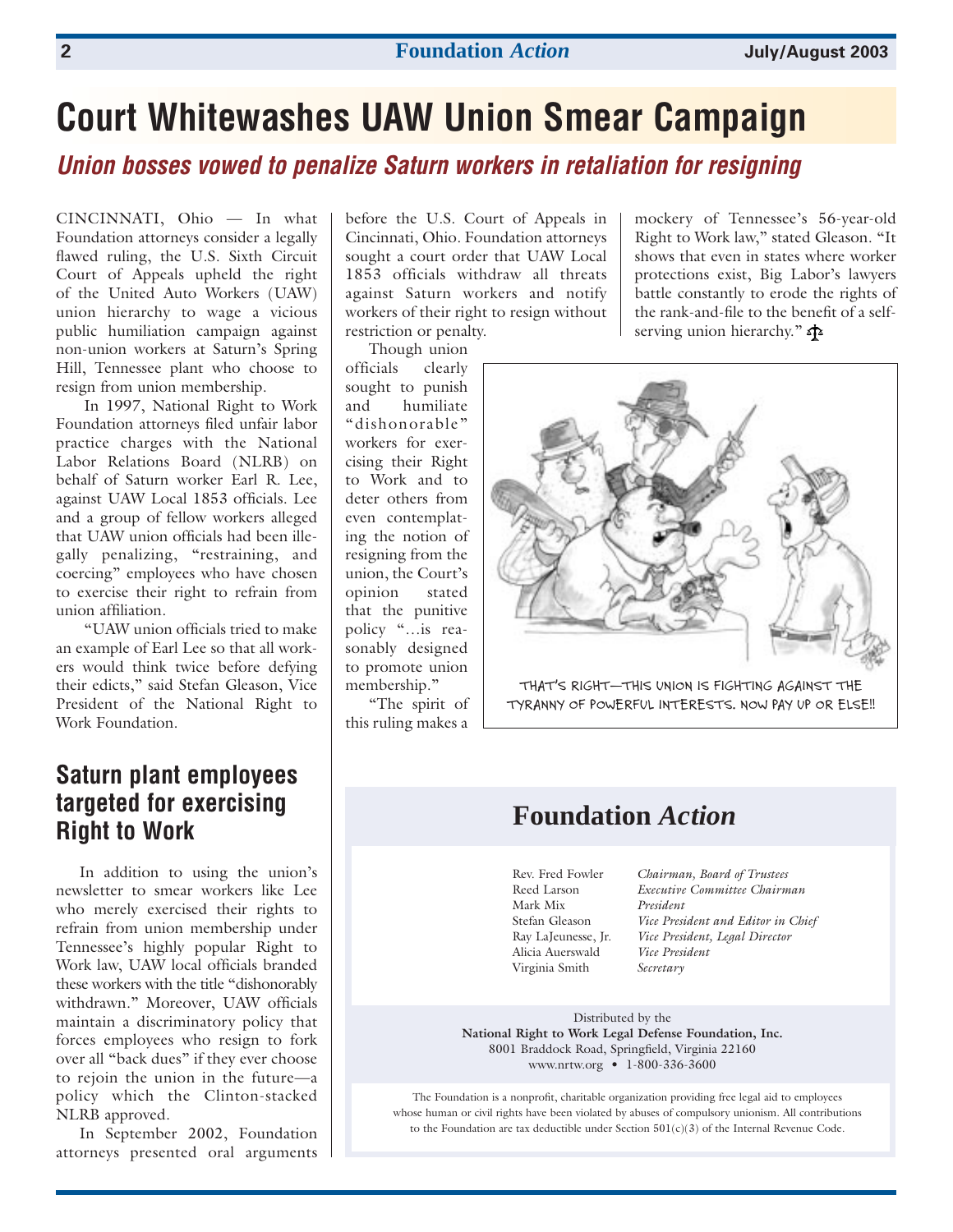## **Foundation Attacks UPS-Teamsters Collusion**

### *Teamsters union faces federal charges for undermining Right to Work*

NEW ORLEANS, La. — Five United Parcel Service (UPS) employees filed federal charges challenging a national contract that requires UPS supervisors to "encourage" employees in Right to Work states to join the Teamsters union—despite clear law that prohibits such coercion.

With the help of attorneys from the National Right to Work Foundation, the five non-union employees filed the unfair labor practice charges with the National Labor Relations Board (NLRB) against Teamsters Union Local 270. The NLRB is responsible for investigating the charges and will decide whether to prosecute the union for unfair labor practices.

This joint employer-union-boss pressure tactic at the nation's largest ground package delivery company represents a growing trend in union organizing efforts across America. As employees are increasingly rejecting union membership when actually given a choice, union organizers have resorted to tactics geared toward forcing employers to assist in corralling workers into union collectives and urging them to pay union dues—even where they have no legal obligation to do so.

### **Contract sidesteps Right to Work laws, federal protections**

The National Labor Relations Act supposedly prohibits employers from supporting unions and coercing employees into joining them. In addition to running afoul of this federal statute, the Teamsters-UPS pact also violates highly popular state Right to Work laws. A Right to Work law simply frees workers from any employer or union requirement to join or to pay union dues or fees as a condition of employment.

"Teamsters officials wrote this agreement to undermine Right to Work

laws and other protections against 'restraining and coercing employees' in the exercise of their right to refrain from union activities," stated Stefan Gleason, vice president of the Foundation. "If supervisors instruct employees that they ought to join the union, it signals to those employees that they could be penalized for failing to do so."

In December, the five Louisiana-based UPS employees—Danny Mitchell, Lowell Mayo, Jason Oliver, Arlyn Bonano, and Allen Stall—resigned their memberships from the union and revoked their dues deduction authorizations. Teamsters union officials continued illegally to seize full union dues from the workers.

So, in addition to challenging the collusive provision in the national contact, Mitchell and his fellow workers want the NLRB to force the Teamsters union officials to honor their dues revocations. They also seek an order forcing the union hierarchy to return any money that has been illegally confiscated from the workers since December.

### **Union operatives' "top-down" organizing robs workers of freedom**

The Foundation's case challenging the UPS-Teamsters collusion fits into an overall legal-aid program designed to protect employees' right to refrain from union affiliation in the face of new, creative coercive organizing techniques.

Bolstered by a series of Clinton NLRB rulings, union operatives increasingly use so-called "neutrality agreements" and other "top-down" organizing techniques in order to impose forced unionism. As part of



*While lobbying to release the union from federal supervision, the Teamsters union hierarchy has exploited bloody violence and other illegal tactics to bully employees into union ranks.*

these agreements, workers are routinely denied the ability to reject union representation through a secret ballot election, and employers often hand over to union organizers employees' personal employment and contact information such as home addresses and phone numbers—for the purpose of signing up workers under notoriously abusive "card check" authorization schemes.

"Stymied by Right to Work laws in their efforts to compel union affiliation, union organizers are focused more on organizing *employers* rather than *employees*," said Gleason. "That's why the Foundation is dedicating increased resources to attack these new tactics, which are intended to strip employees of their freedom of association."

### *Free* **Newsletter**

If you know others who would appreciate receiving **Foundation** *Action***,**  please provide us with their names and addresses. They'll begin receiving issues within weeks.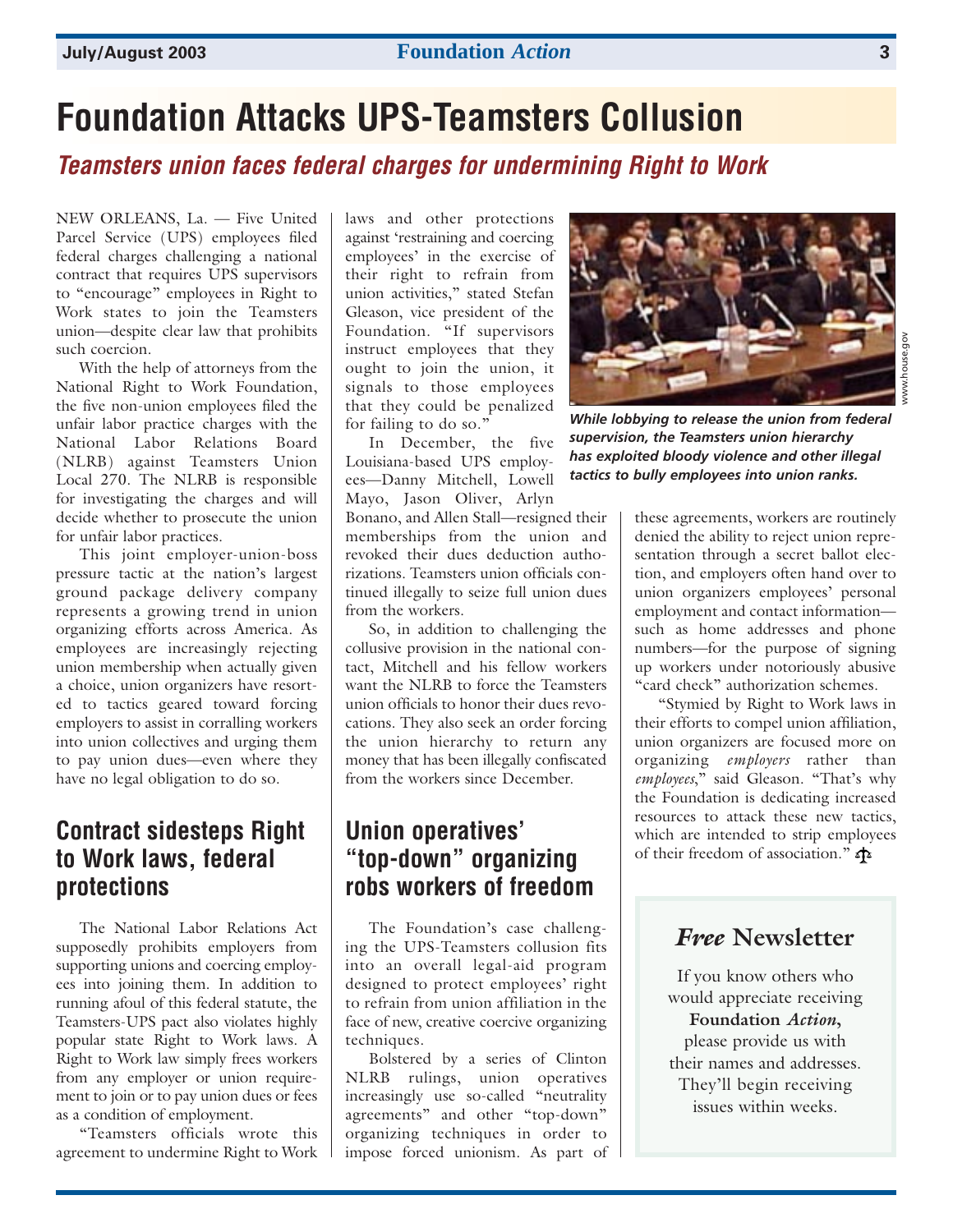## **Federal Court Blocks Hawaii Union's Dues Confiscation**

*Arrogant teacher union hierarchy must refund money taken from university profs*

HONOLULU, Hawaii — In response to a federal civil rights lawsuit brought by attorneys from the National Right to Work Foundation, the U.S. District Court for the District of Hawaii has ordered the University of Hawaii Professional Assembly (UHPA) union to stop collecting agency fees from hundreds of non-union members.

The sweeping injunction comes in a federal class-action lawsuit, *Swanson v. UHPA*, filed last August on behalf of Sandra Swanson, an instructor at Maui Community College. In leading the legal battle on behalf of her colleagues, Swanson has exhibited tremendous courage, as union officials are notoriously powerful and abusive in the state of Hawaii.

Judge Helen Gillmor granted the injunction, which prevents the UHPA from collecting agency fees from all non-union members of the University of Hawaii faculty until the union officials implement procedures to prove they are not spending non-members' agency fees on activities not directly related to union bargaining such as politics, lobbying, organizing, and public relations.

"For years UHPA union officials have been trying to get away with hiding how they spend educators' money," said Ray LaJeunesse, Vice President and Legal Director of the Foundation. "This injunction is a step toward getting them to shape up, follow the law, and start respecting individual rights."

### **One's courageous stand opens door for all Hawaii professors**

By certifying Swanson's federal lawsuit as a class action last January, the United States District Court for the District of Hawaii allowed over 600 non-union professionals at the University of Hawaii to challenge the



*In the 2003-2004 election cycle, NEA top dog Reg Weaver will oversee the diversion of an estimated \$100 million in teachers' forced dues to support the election of hundreds of far-left political candidates.*

collection of forced dues seized for politics and other activities by UHPA union officials.

Since August 2000, the UHPA and its national affiliate, the National Education Association (NEA) union, have demanded that all non-members pay union fees equal to the cost of full dues. The NEA hierarchy never provided an independent audit of the union's books and records to back up their claims and ensure that objecting employees were not subsidizing noncollective bargaining activities.

## **Union publicly downplays undercurrent of dissent**

Despite UHPA union lawyer Tony Gill's prediction to the media that he would "be surprised if more people joined in [the lawsuit] than they could count on their fingers and toes," all nonmember professors statewide are now part of the challenge to the union's illegal money grabs under Foundation-won precedents, thanks to the court's ruling.

Under the First Amendment of the U.S. Constitution, as interpreted in the Foundation-won Supreme Court decision in *Chicago Teachers Union v. Hudson*, union officials must provide independently audited disclosure of their books and justify expenditures made from forced union dues seized from employees who have chosen to refrain from union membership, before they compel payment of such fees.

"The arrogant attitude of UHPA officials shows how they take teachers for granted and only care about keeping the money flowing in," Dan Cronin, the Foundation's director of legal information, pointed out in the *Hawaii Reporter*. "It looks like the union's lawyer will have to grow more fingers and toes, as the suit now involves more than 600 nonmembers."

## **NEA union is extremely powerful advocate for far-left causes**

The NEA union is one of the most politically active unions in the country. Every year, union officials seize millions of dollars in compulsory dues to support candidates and causes that many teachers find objectionable. Polls have consistently shown that a majority of rank-and-file employees object to having their dues spent for political activities.

Among the laundry list of its causes are resolutions advocating a radical social agenda that supports publicly funded abortions on demand, special rights for homosexuals, a nuclear arms freeze, and U.S. participation in the International Court of Justice. Regardless of the

*see* **NEA RADICALISM**, *page 8*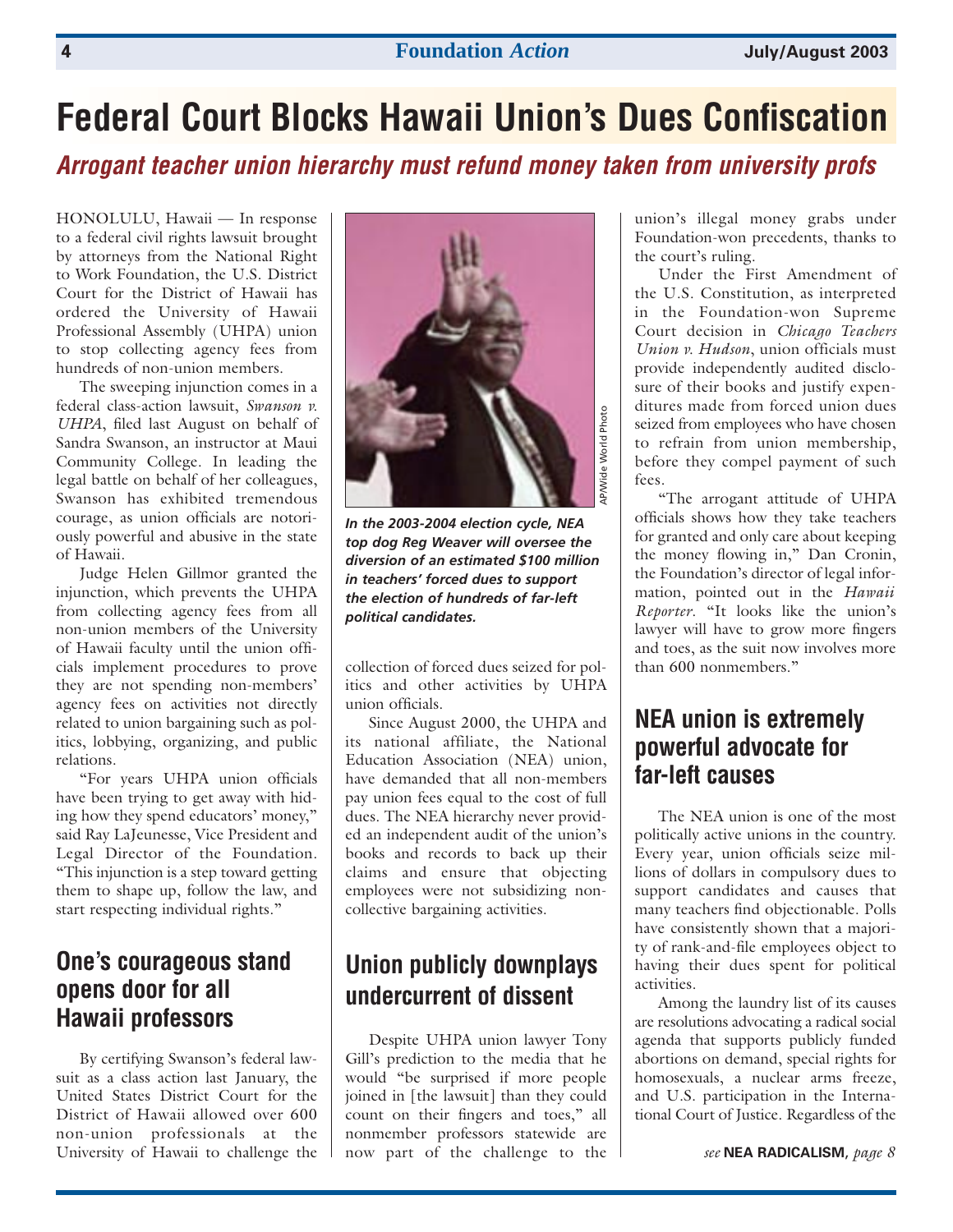#### **July/August 2003 Foundation** *Action* **5**

## **Feds May Abandon Utahans Facing Union Power Grab**

*Foundation attorneys file appeal to save non-union jobs connected to ports*

SALT LAKE CITY, Utah — National Right to Work Foundation attorneys filed an appeal with the General Counsel of the National Labor Relations Board (NLRB) after the agency's Denver regional office refused to step in to protect over 30 Salt Lake City-area employees of Stevedoring Services of America (SSA) from losing their jobs because they refrained from joining a union.

Control over jobs held by Utahbased non-union employees of the major West Coast port company shaped up to be a top bargaining priority for the International Longshore and Warehouse Union (ILWU), whose officials sparked a crippling \$2-billion-a-day closure of more than two dozen vital ports last Fall.

Before the 10-day shutdown in October, the ILWU hierarchy had already employed a variety of work slowdown tactics including deliberately understaffing key operations and sending workers to jobs for which they were not qualified, making it impossible for the ports to function.

"The shutdown of West Coast ports was a naked attempt to exploit an



*If NLRB General Counsel Rosenfeld denies the Foundation's appeal, more than 30 non-union SSA workers will lose their jobs.*

economic crisis for the purpose of increasing union coercive power at the expense of workers and the public," said Stefan Gleason, Vice President of the National Right to Work Foundation. "Unfortunately, this is not an isolated incident. Union bosses have a long history of using economic and wartime crises to grab power."

Since the settlement of the port dispute resulted in a requirement that work performed by the non-union employees be eliminated, SSA's Utah workers asked Foundation attorneys to file charges with the NLRB

against the ILWU union and the portemployer conglomerate known as the Pacific Maritime Association (PMA).

### **Union officials view marine clerk jobs as key to control over all port operations**

SSA's Utah-based workers are responsible for tactical management of day-to-day activities and perform computerized planning work over the company's rail, yard, and vessel functions. By insisting that this planning work instead be performed at new facilities at the ports staffed by unionized "marine clerks" rather than non-union employees, ILWU and PMA officials are in violation of the employees' right to refrain from unionization under federal law and Utah's Right to Work Law. If allowed to stand, the NLRB region's decision solidifies union control over vital jobs now performed by non-union employees.

In response to this power grab, last February Senator Orrin Hatch (R-UT), Senator Robert Bennett (R-UT), and Representative Chris Cannon (R-UT) urged the NLRB to take quick action. Despite this congressional prodding,



*Taking greater control over every aspect of the shipping industry was the goal of the Longshoreman union hierarchy which caused a \$2 billion a day shutdown of the West Coast ports.*

and the fact that the employees' case was based on well-established law, the NLRB office released a letter curtly dismissing the charges.

## **NLRB's Rosenfeld must act in order to save jobs**

Aided by Foundation attorneys, the Utah workers have filed an appeal of the region's preliminary ruling with NRLB General Counsel Arthur Rosenfeld in Washington, DC. The Board's initial ruling whitewashes actions by PMA and ILWU union officials, and does nothing to prevent elimination of the non-union workers' jobs.

"Now is the time for Arthur Rosenfeld to step up and protect these workers from being the victim of another blatant union power grab," stated Gleason. "The actions of ILWU union officials make a mockery of the law."

Please contact NLRB General Counsel Rosenfeld and urge him to issue a complaint to save the Utah workers' jobs. He can be reached by calling (202) 273-3700 or by writing to NLRB Office of General Counsel, 1099 14th Street, NW, Washington, DC 20570-0001.

AP/Wide World Photo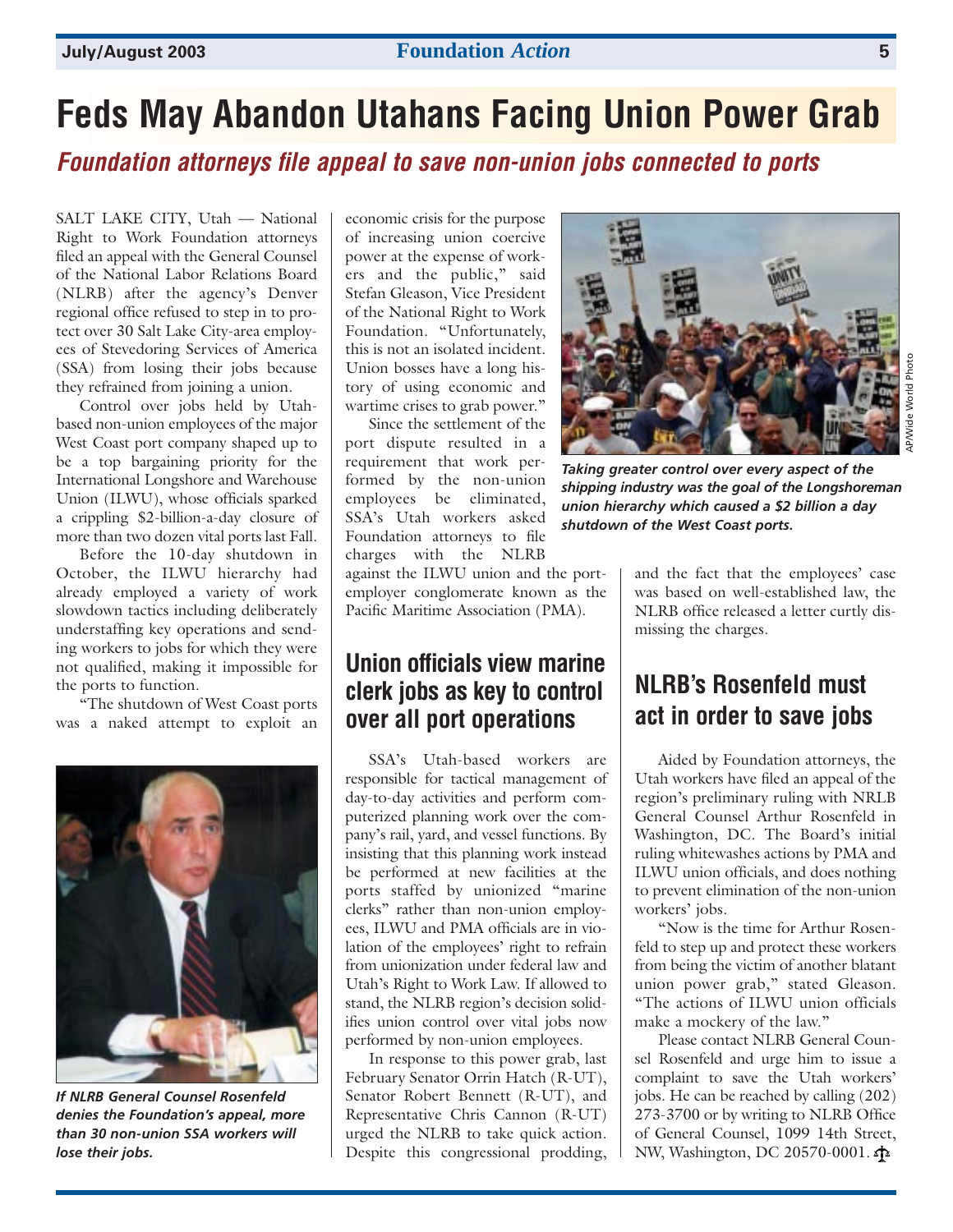## **Electrical Union Ordered to Halt Bullying of Dissenters**

*Non-striking workers were threatened with fines, violence, and vandalism*

ORLANDO, Fl. — After finding merit to unfair labor practice charges brought by 11 union-abused employees of Agere Systems (formerly Lucent Technologies), the National Labor Relations Board (NLRB) brokered a settlement agreement that requires union officials to cease their bullying tactics and threats of fines and vandalism to non-striking workers' vehicles.

National Right to Work Foundation attorneys assisted Alan Olds, Mark Mitchell, and similarly abused Agere Systems employees in filing the charges at the NLRB after International Brotherhood of Electrical Workers (IBEW) Local 2000 officials illegally threatened retaliation against employees who continued to work during a 1998 strike.

"The bully-boy tactics employed by IBEW officials to silence employee dissent are despicable," said Stefan Gleason, vice president of the Foundation. "Unfortunately, even in states like Florida where important Right to Work protections exist, many workers still suffer intimidation, abuse, and violence at the hands of union bosses."

## **Employees faced fines of nearly two thousand dollars**

When IBEW Local 2000 officials ordered employees off the job during a 1998 strike against Lucent Technologies, scores of workers wished to exercise their right to resign from the union and return to work but were told they could not. Though illegal, this kind of deceit is not uncommon.

However, under the Supreme Court's

*Patternmakers v. NLRB* decision, employees who wish to resign from a union may do so simply by sending a resignation letter to the union. One day after the letter is postmarked, they can return to their jobs without facing union-imposed strike fines.

The settlement requires IBEW union officials to post a notice for 60 days, conspicuously at locations within Agere Systems' main office, informing workers of their right to withdraw immediately at any time from union membership. The notice states that all resignations will be accepted, and that non-union workers will not face unlawful retaliation from the union hierarchy in the form of vandalism, retaliatory fines, or other intimidation tactics used by IBEW union agents.

Meanwhile, union officials have rescinded disciplinary fines of as much as \$1,790 per worker.

## **Foundation Answers…** *Facts you need about Right to Work issues*

**How does the National Right to Work Committee differ from the National Right to Work Legal Defense Foundation?** The Foundation and the Committee are separate and legally distinct organizations; however, their work is complementary.

Founded in 1968, the Foundation is a non-profit, charitable organization that provides free legal assistance to employees whose human or civil rights have been violated by abuses of compulsory unionism. Through strategic litigation, including seven victories at the U.S. Supreme Court, Foundation attorneys work to shape the law to lessen the crippling and discriminatory effects of union coercive power. Meanwhile, through its aggressive public information program, the Foundation shines a bright media spotlight on union abuse. Contributions to the Foundation are tax-deductible.

The Committee, founded in 1955, lobbies Congress and state legislatures for the elimination of all forms of forced unionism. The ultimate goal of the Committee is the enactment of a national Right to Work law to secure the liberties of all American workers. The Committee also conducts a nationwide educational program on the Right to Work principle.

**How many cases has the National Right to Work Foundation won overall?** Foundation attorneys have won or settled favorably nearly 2,000 cases since 1968.

**How many workers has the National Right to Work Foundation directly assisted overall?** Foundation attorneys have directly assisted more than 20,000 workers and another 313,500 workers in class-action lawsuits. Meanwhile, precedents established affect millions of people. Today, Foundation attorneys are litigating nearly 300 legal-aid cases nationwide.

**In which case did the Foundation attorneys represent the largest number of individuals?** The Foundation's largest case involved 75,000 workers in the class-action lawsuit *West v. Service Employees International Union (SEIU)*, a case which concluded in recent months.

Led by Carla West, a home care worker in Southern California, the suit forced union officials to return an estimated \$5 million in illegally seized union dues taken from non-union home care providers and spent for politics and other non-bargaining activities.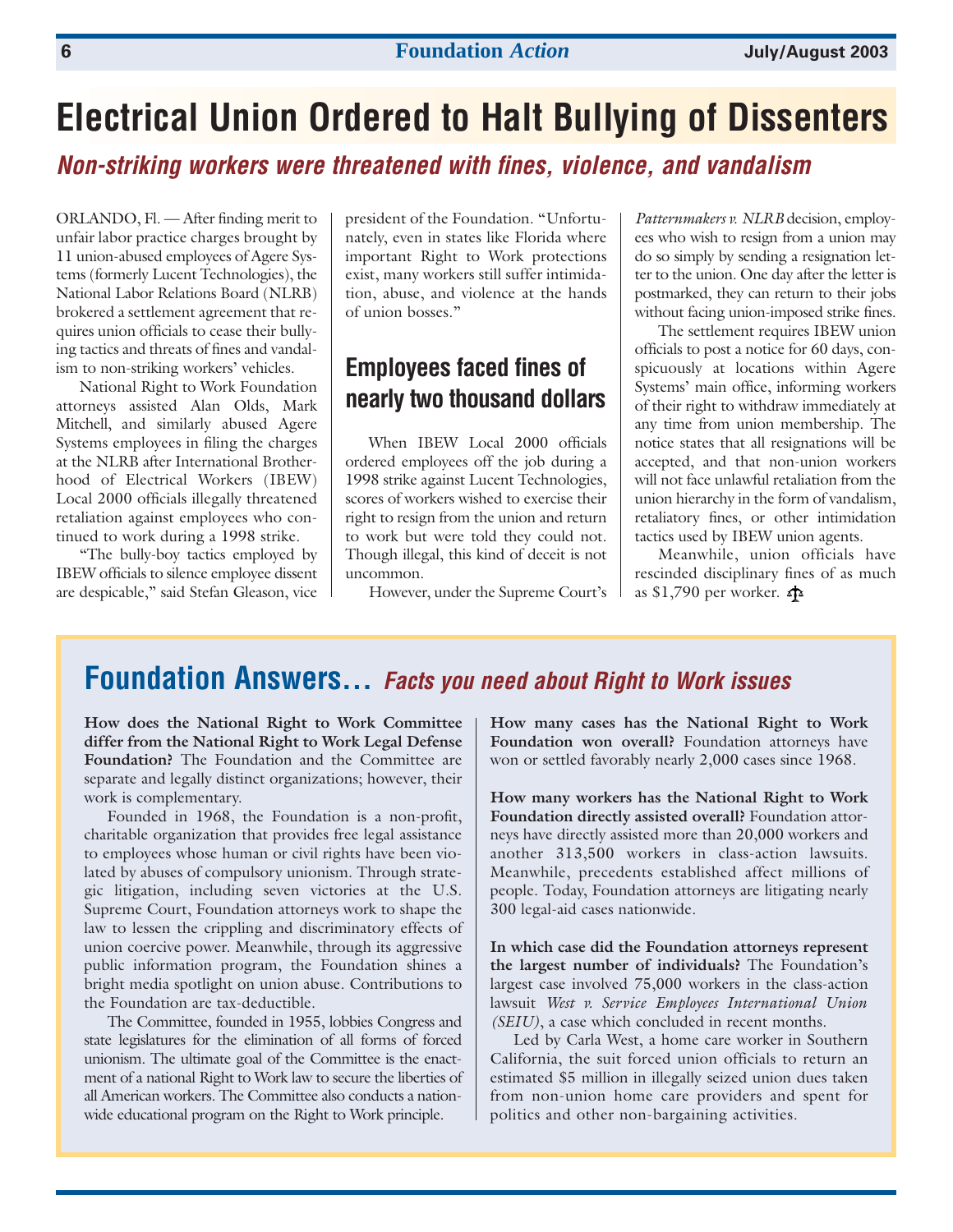# **Mark Mix Takes Helm of Right to Work Movement**

*Reed Larson, longtime leader, continues active service to the cause*

SPRINGFIELD, Va. — A new chapter in the history of the Right to Work movement has begun.

After decades of admirable service, Reed Larson has stepped down as president of the National Right to Work Legal Defense Foundation. Meanwhile, the Board of Trustees accepted Larson's recommendation that Mark Mix be elected as his successor.

While stepping down as president, Larson will continue to serve both the Foundation and the Committee on a full-time basis as Executive Committee Chairman and Treasurer, advising Mix and his leadership team.

"Mark has worked with me for seventeen years, beginning as a Right to Work field man and progressing through all levels of responsibility for the National Right to Work Committee, while working closely with the Foundation," said Larson. "It is a



*Former President Reed Larson now serves as Treasurer and Chairman of the Foundation's Executive Committee.*



*Foundation President Mark Mix (left) talks with the late Senator Strom Thurmond, a Right to Work stalwart.*

source of much pride for me to know that the Right to Work movement is in the hands of a person of outstanding dedication, capability, and experience."

## **Mix's career spans all levels of the cause**

Mark Mix became active in public policy after receiving business degrees from James Madison University and the State University of New York. After working for several state Right to Work groups as an independent lobbyist, Mix then took up the position as Vice President of the National Right to Work Committee.

According to Mix, the resulting experience he gained working across the country, most notably in California, Arizona, Alabama, Louisiana, Iowa, and Mississippi, as well as his campaign service for the late United States Congressman Herb Bateman (R-VA), gave him valuable hands-on political and public policy experience at the grass-roots level.

Mix has more recently served as

Executive Vice President for both the Committee and the Foundation since early 2002, and was Senior Vice President of the Committee for the two previous years. During that time, he assumed a major role in directing all Right to Work programs.

"While it is impossible for anyone to fill the shoes of Reed Larson, I will do my best to carry on his legacy of advancing individual freedom," said Mix.

### **Consistency and focus: hallmarks of movement's success**

Mix credits Larson's leadership with helping to keep the Right to Work message consistent and principled while keeping the focus on the long term. According to Mix, these have been the hallmarks of the Right to Work movement's success.

"National Right to Work has always maintained that the ultimate solution to Big Labor abuses is the abolition of forced union membership, forced-dues payment, and forced union 'representation' as conditions of employment," stated Mix. "With the help of an exceptional, committed staff, I know we can build on the already impressive record of the organizations."

After 44 years of building and leading the Right to Work movement, Larson expresses great enthusiasm for the future.

"Under Mark's leadership, I plan to continue helping the Foundation and Committee to confront the problem of forced unionism head on," said Larson. "By staying the course, Right to Work forces will hold the line against Big Labor's relentless drive for more government-granted privileges and, ultimately, achieve total victory. I'm confident of that."